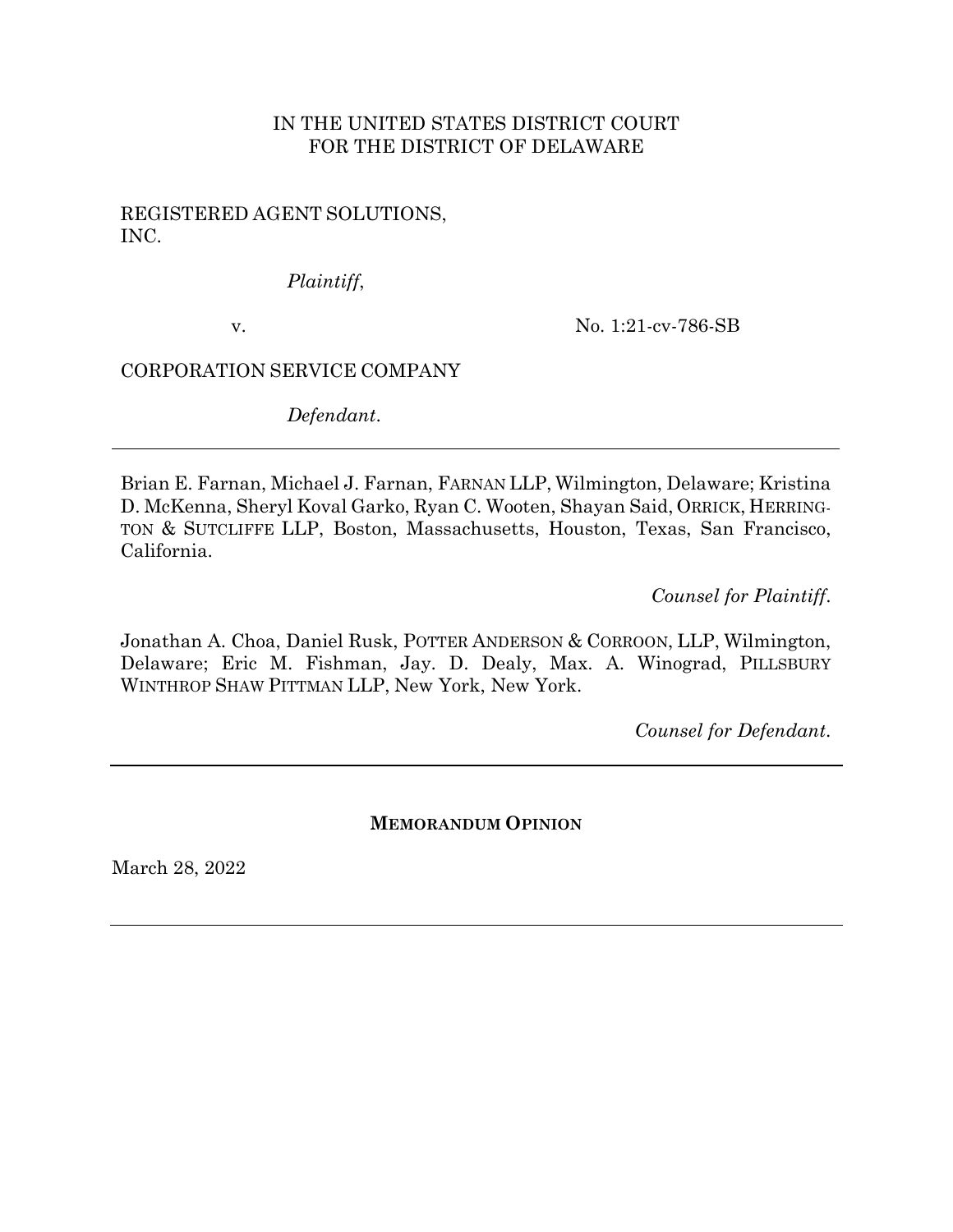BIBAS, *Circuit Judge*, sitting by designation.

Companies may not malign their competitors to get ahead in the marketplace. But the law allows good-faith competition: as long as a business does not mislead or lie, it may brag and put down its competitors. This case turns on whether Corporation Service Company crossed that line.

A competitor, Registered Agent Solutions, says Corporation Service made false or misleading claims about Registered Agent. But its complaint does not support that allegation. Many of Corporation Service's statements were true. Others were exaggerations or predictions about the future. So Registered Agent's Lanham Act, statestatute, and common-law claims fail.

### **I. BACKGROUND**

Registered Agent and Corporation Service are competitors in the legal-services industry. D.I. 20 ¶¶1−2. Both act as agents for companies: they provide addresses that accept service of legal documents, then process those documents and forward them to the client company. Each offers services nationwide. *Id.* ¶10; D.I. 24, at 3−4.

Of the two companies, Registered Agent is the new kid on the block. D.I. 24, at 3−4. But it has grown quickly and was recently acquired by Lexitas, a group of legal services providers. That set Registered Agent up for the future and gave "current and future Lexitas customers access to [Registered Agent's] services." D.I. 20 ¶12.

Corporation Service saw that acquisition as a threat. D.I. 20 ¶2. So it went on the offensive, emailing Registered Agent customers and encouraging them to jump ship. *Id.* at 17, 19. It told them that Lexitas did not "currently offer" registered-agent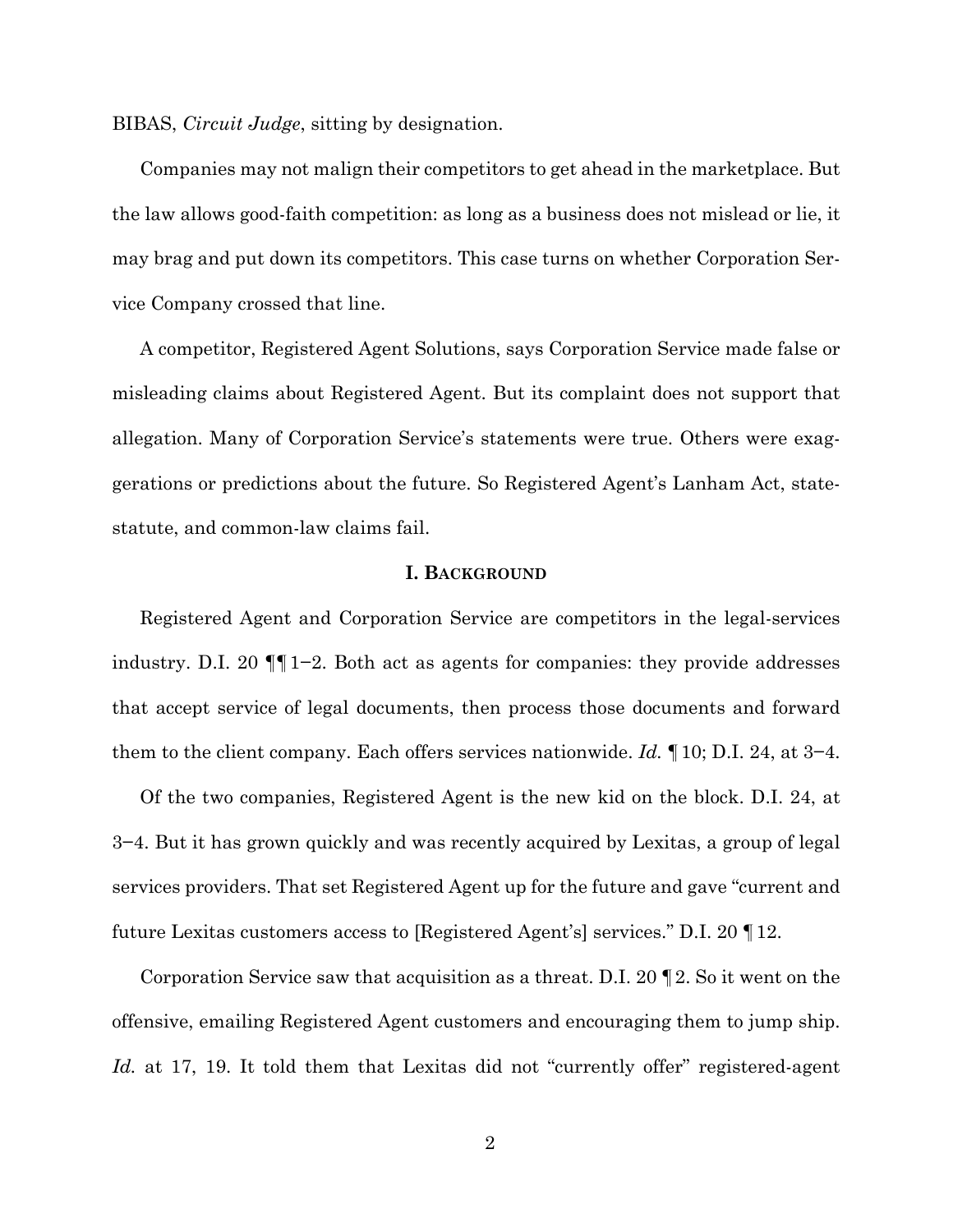services, that Registered Agent's acquisition might lead to "changes and surprises," and that there had been "fraudulent activity" involving filings in California. *Id.* ¶¶17, 19, 29.

Registered Agent saw this as a "false advertising campaign … to promote [Corporation Service's] services by spreading false information … about [Registered Agent]." *Id.* ¶34. So it asked Corporation Service to stop. Though Corporation Service assured its rival that it would desist, it kept reaching out to Registered Agent's customers. *Id.*  ¶¶37, 40.

So Registered Agent sued Corporation Service, asserting claims for false advertising, unfair competition, deceptive trade practices, and tortious interference with its business. Corporation Service moves to dismiss. To survive, Registered Agent's complaint must contain enough facts to "state … claim[s] to relief that [are] plausible on [their] face." *Ashcroft v. Iqbal*, 556 U.S. 662, 678 (2009) (quoting *Bell Atl. Corp. v. Twombly*, 550 U.S. 544, 570 (2007)). It does not.

### **II. REGISTERED AGENT'S LANHAM ACT CLAIM FAILS**

Before reaching the merits of Registered Agent's Lanham Act false-advertising claim, I must resolve a threshold issue. Is that claim governed by the heightened Rule 9(b) "particularity" standard for pleading fraud or the lesser plausibility standard used for all other claims? *See* Fed. R. Civ. P. 9(b).

Surprisingly, the Third Circuit has not answered that question yet. So I start from first principles. Rule 9(b) requires "fraud or mistake" to be plead with "particularity." *Id.* So where a claim "sounds in fraud, ... 9(b)'s heightened pleading standard applies." *In re Exxon Mobil Corp. Sec. Litig*., 500 F.3d 189, 197 (3d Cir. 2007). Thus,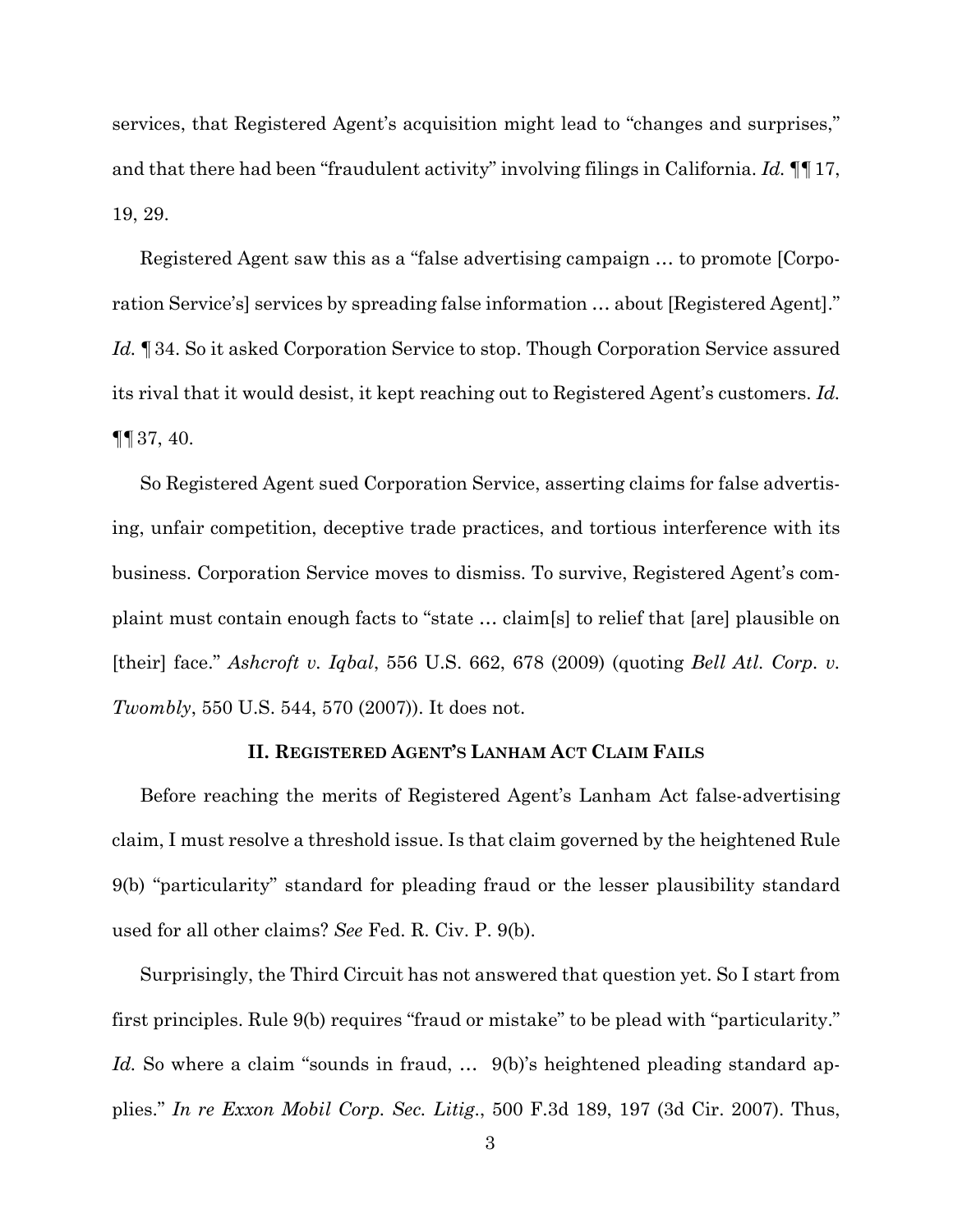even if claims do not necessarily involve fraud, they must meet the heightened pleading standard if their "specific factual allegations … charge defendants with fraud." *Shapiro v. UJB Fin. Corp*., 964 F.2d 272, 287–89 (3d Cir.1992).

That approach makes sense. Rule 9 ensures that claims of misrepresentation are pleaded in detail. That "polic[y] [is] equally applicable to … misrepresentation claims … [under the] Lanham Act." *Max Daetwyler Corp. v. Input Graphics, Inc.*, 608 F. Supp. 1549, 1556 (E.D. Pa. 1985); *see also Gensler v. Strabala*, 764 F.3d 735, 737 (7th Cir. 2014) (holding that when a Lanham Act claim asserts "a form of fraud," a court should "expect [the] complaint to allege with particularity the nature of the grievance" under 9(b)).

Here, Registered Agent's Lanham Act claim sounds in fraud. The touchstone of fraud is the intent to mislead. So a claim "sound[s] in fraud" if "[t]he specific factual allegations on which [it] is based … aver that [a] defendant[] 'intentionally,' 'knowingly,' or 'recklessly' misrepresented … certain material information." *Shapiro*, 964 F.2d at 287. Under that test, this case is clear cut: Registered Agent alleges that "[Corporation Service] made its false and misleading statements knowingly and willfully, or recklessly." D.I. 20 ¶¶58, 59.

Thus, I will test this Lanham Act claim under Rule 9(b). Registered Agent "must state with particularity the circumstances constituting fraud." Fed. R. Civ. P. 9(b). And it should "inject<sup>[]</sup> precision ... into [its] allegations" by providing "the date, place or time of the fraud," and by stating "who made [the] misrepresentation to whom and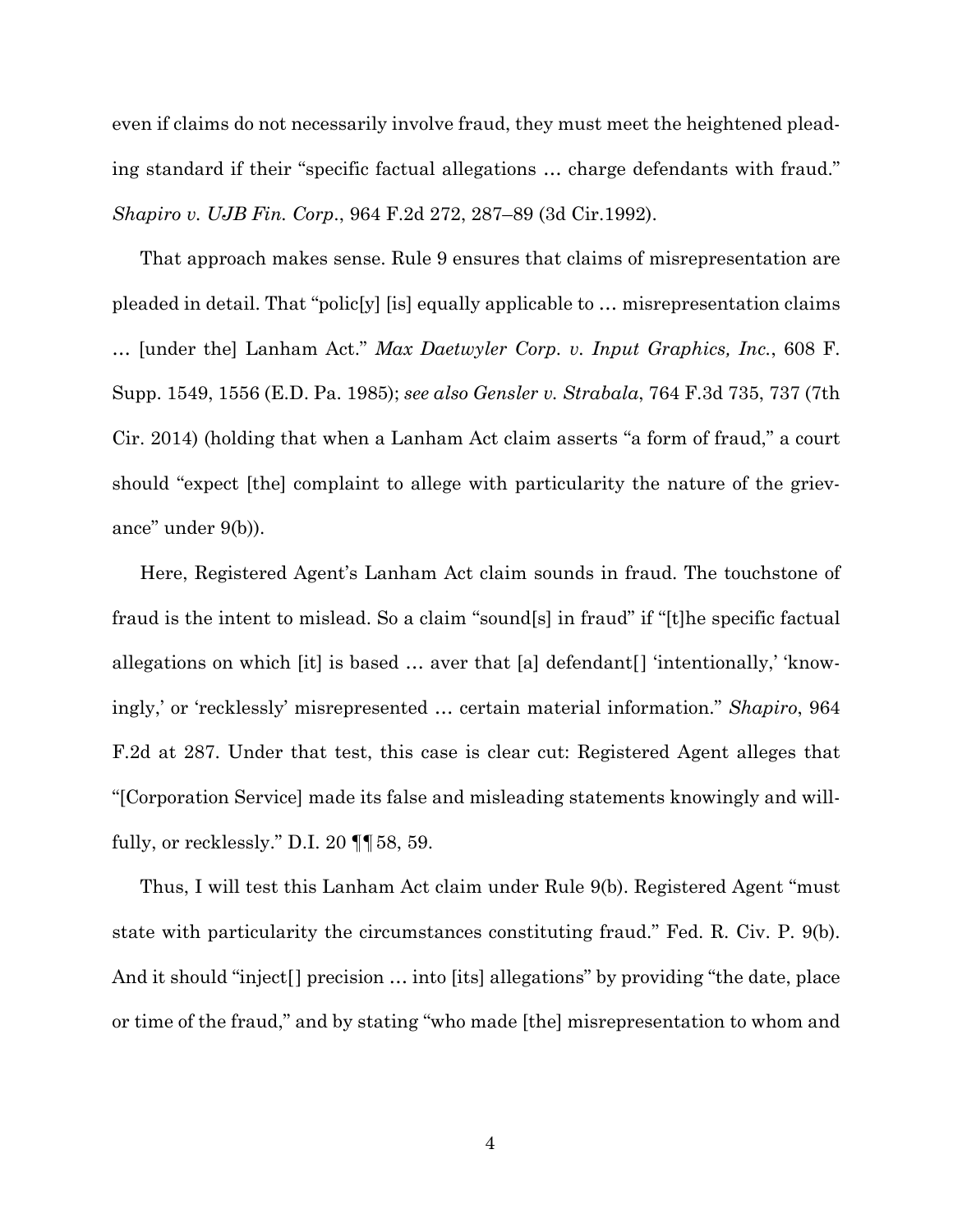[its] general content." *Kuhn Constr. Co. v. Ocean & Coastal Consultants, Inc.*, 844 F. Supp. 2d 519, 530 (D. Del. 2012) (internal quotation marks omitted).

Under that standard, Registered Agent fails to state a claim under the Lanham Act. (Because the pleading standard is unsettled, I note that I would have reached the same result for all but one of Registered Agent's statements under the laxer plausibility standard in *Ashcroft v. Iqbal*, 556 U.S. 662, 678 (2009)).

### **A. Registered Agent alleges no actionable misstatement**

To state a false-advertising claim under the Lanham Act, Registered Agent must plead that:

- Corporation Service "made false or misleading statements" about Registered Agent's services in a "commercial advertis[ement] or promotion";
- those statements were "actual [ly] deceptify verify or had a "tendency to deceive";
- the deception was "likely to influence purchasing decisions";
- Corporation Service's ad was distributed in interstate commerce; and
- Registered Agent was likely injured as a result.

15 U.S.C. §1125(a)(1)(B); *Groupe SEB USA, Inc. v. Euro-Pro Operating LLC*, 774 F.3d 192, 198 (3d Cir. 2014) (quoting *Pernod Ricard USA, LLC v. Bacardi U.S.A., Inc.,* 653 F.3d 241, 248 (3d Cir. 2011)).

Each challenged statement must "satisf[y] all [the] Lanham Act['s] requirements." *Verisign, Inc. v. XYZ.COM LLC*, 848 F.3d 292, 299 (4th Cir. 2017). Registered Agent may not "mix and match statements, with some satisfying one Lanham Act element and some satisfying others." *Id.*; *see Johnson & Johnson Vision Care, Inc. v. 1–800*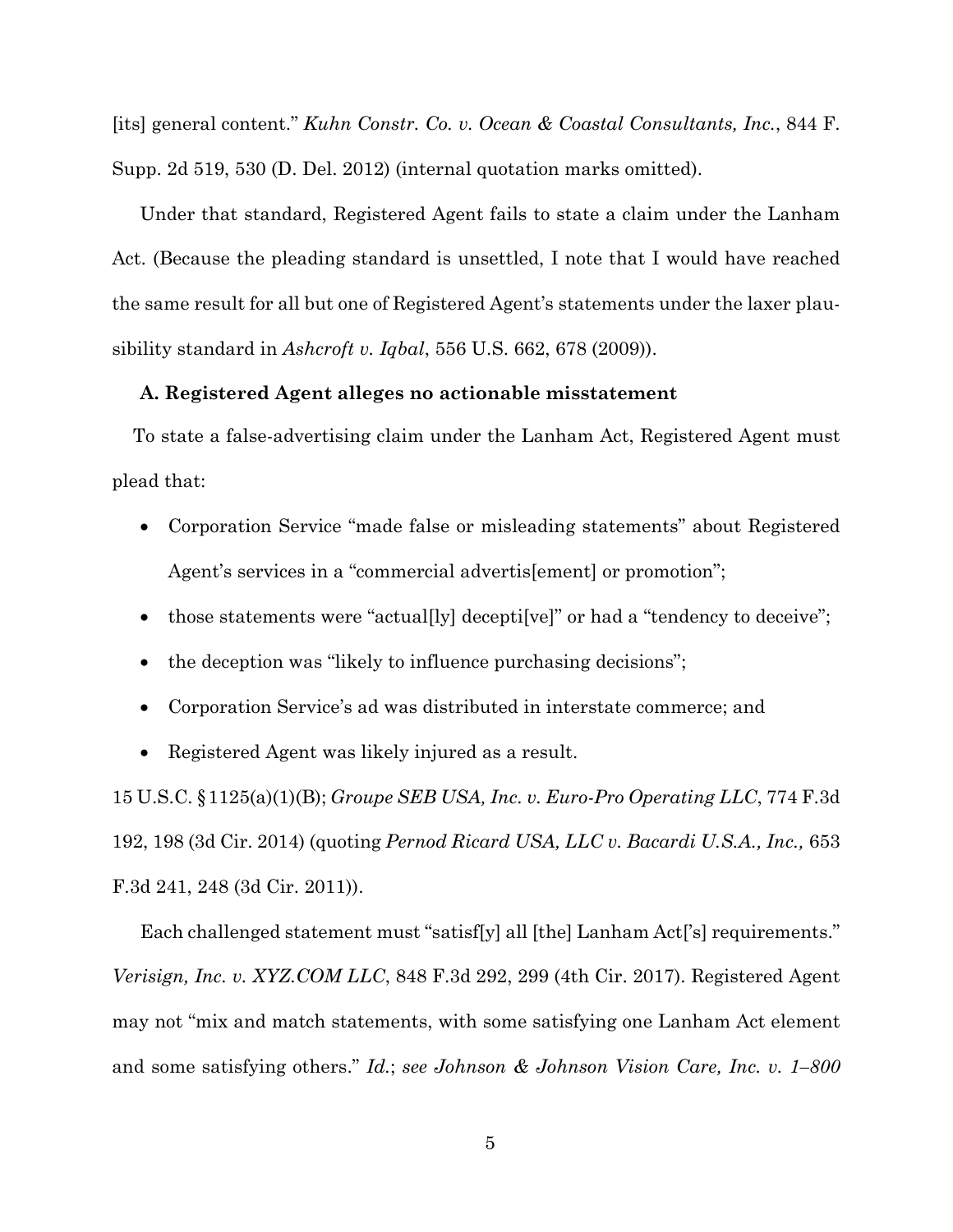*Contacts, Inc.*, 299 F.3d 1242, 1248 (11th Cir. 2002). Thus, I will analyze each of Corporation Service's alleged misstatements as separate claims.

*1. Registered Agent "handle[s] [everything] online."* Registered Agent says Corporation Service told a prospective Registered Agent customer that it "handle[s] [everything] online." D.I. 20 ¶15; D.I. 20-1, Ex. 1. It complains that statement was false or misleading because it has "brick and mortar locations across the country." D.I. 20 ¶16.

But that claim suffers from a few defects. To start, Registered Agent does not make its allegation precisely enough. It never explains who at Corporation Service said that or when. *See* D.I. 20-1, Ex. 1.

Plus, even if it had given more detail, Registered Agent does not explain how a phone call to a single customer counts as "commercial adverting" covered by the Lanham Act. 15 U.S.C. §1125(a)(1)(B). Advertisements are promotions that are broadly "disseminated … to the relevant purchasing public … within [an] industry." *Incarcerated Ent., LLC v. CNBC LLC*, 331 F. Supp. 3d 352, 358 (D. Del. 2018) (quoting *Gordon & Breach Sci. Publishers v. Am. Inst. Of Physics*, 859 F. Supp. 1521, 1535–36 (S.D.N.Y. 1994)). Yet Corporation Service allegedly told just one customer that Registered Agent conducted its business online. That is not enough.

Registered Agent counters that, on a motion to dismiss, I may not decide whether statements are sufficiently broadcasted to be "advertising." D.I. 25, at 6 (citing *Refundo, LLC v. Drake Enters., Ltd*., 2013 WL 1750016, at \*5 (D.N.J. Apr. 22, 2013)). True enough. But it must still allege "enough facts to raise a reasonable expectation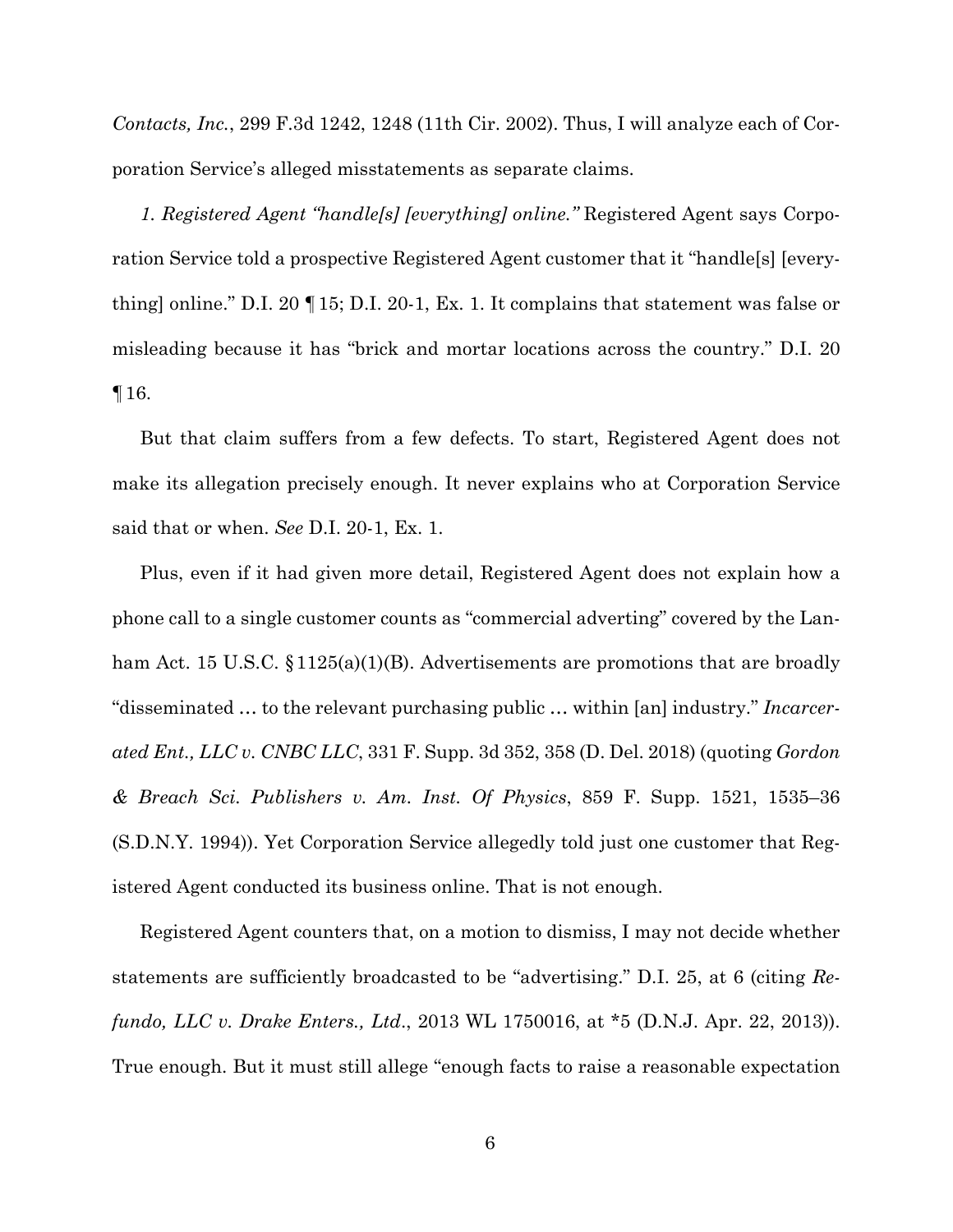that discovery will reveal evidence of [dissemination]." *N.J. Physicians United Reciprocal Exch. v. Boynton & Boynton*, *Inc., No.*, 2014 WL 317179, at \*5 (D.N.J. Jan. 28, 2014) (quoting *Phillips v. Cnty. of Allegheny*, 515 F.3d 224, 234 (3d Cir. 2008)). And to do that, it must "identify some medium or means through which [Corporation Service] disseminated information to a particular class of consumers." *Id.* (quoting *Podiatrist Ass' n, Inc. v. La Cruz Azul*, 332 F.3d 6 (1st Cir. 2003)).

Yet Registered Agent does not explain how Corporation Service told customers that it was an online-only business. Indeed, it does not even say the statement *was* distributed more broadly. So Registered Agent's first Lanham Act claim fails.

*2. "Fraudulent activity."* Registered Agent next alleges that Corporation Service notified Registered Agent's customers that Corporation Service had detected "fraudulent activity" surrounding business filings with the California Secretary of State. D.I. 20 ¶17; D.I. 20-1, Ex. 4; *Simi Valley, CA 93063*, 2014 WL 12707311, at \*4 (C.D. Cal. June 2, 2014) (describing the filing requirement). To support that allegation, it attaches an email in which Corporation Service told Registered Agent customers that "[Corporation Service] identified what appeared to be unauthorized … filings in California," touting its "investment in technology and service[s] [which] allowed [it] to get in front of th[e] situation as it unfolded." D.I. 20-1, Ex. 4.

But as Registered Agent concedes, those claims are not false. California itself acknowledged that it had received fraudulent filings and said that it had notified affected companies. D.I. 20 ¶17. And Registered Agent does not contest Corporation Service's claim that its software detected the issue.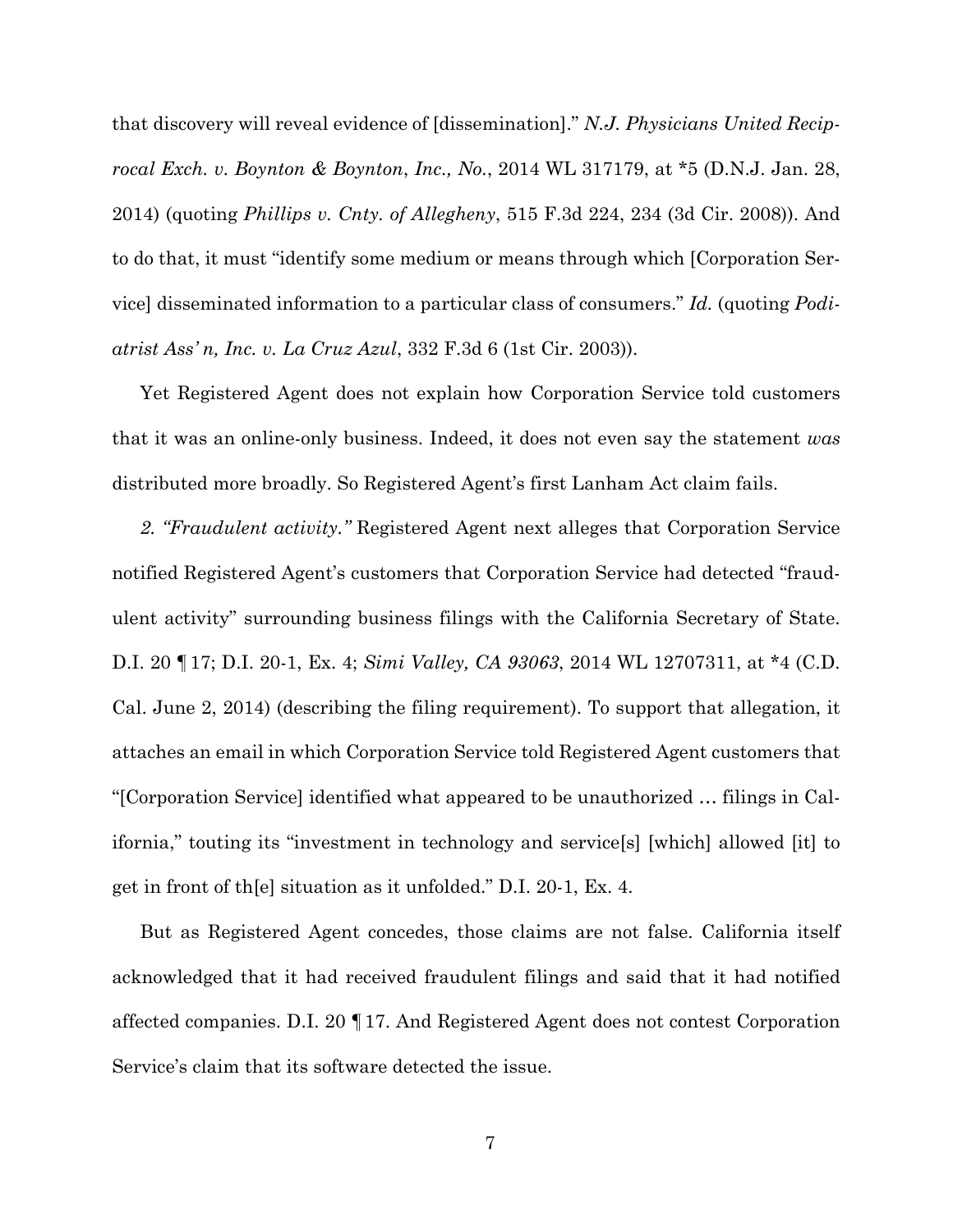Instead, Registered Agent argues that Corporation Service's email misleadingly suggested that Registered Agent's customers were affected by the fraud. *Id.* Yet that argument is implausible. Corporation Service's email does not mention Registered Agent. Plus, the email makes clear that "impacted customers … whether [Corporation Service] clients or not" had already been notified. D.I. 20-1, Ex. 4. So no reasonable customer could read the email and mistakenly think that their filings were involved.

*3. "[A]cquired by … a private equity [firm]."* Registered Agent also complains that its customers heard from Corporation Service that Registered Agent had "been acquired by APAX, a private equity company, and [was] assigned to Lexitas, … [a] court reporting and deposition company." D.I. 20 ¶19.

That email, Registered Agent grumbles, is false: it was not acquired by APAX. Instead, it was acquired by "Chronicle Bidco Inc.," the corporation that actually owns Lexitas. D.I. 20 ¶12. Plus, it says, Corporation Service's email falsely suggested that "[Registered Agent] was now being run by entities with no registered agent service experience." D.I. 20 ¶20.

But the complaint does not support that theory. Even if Corporation Service's statement was technically false and APAX was not involved in Registered Agent's acquisition, that statement is not material. No reasonable customer would care whether Lexitas acquired Registered Agent using APAX's investment or Chronicle Bidco's investment. So it is not the kind of misstatement that "is likely to influence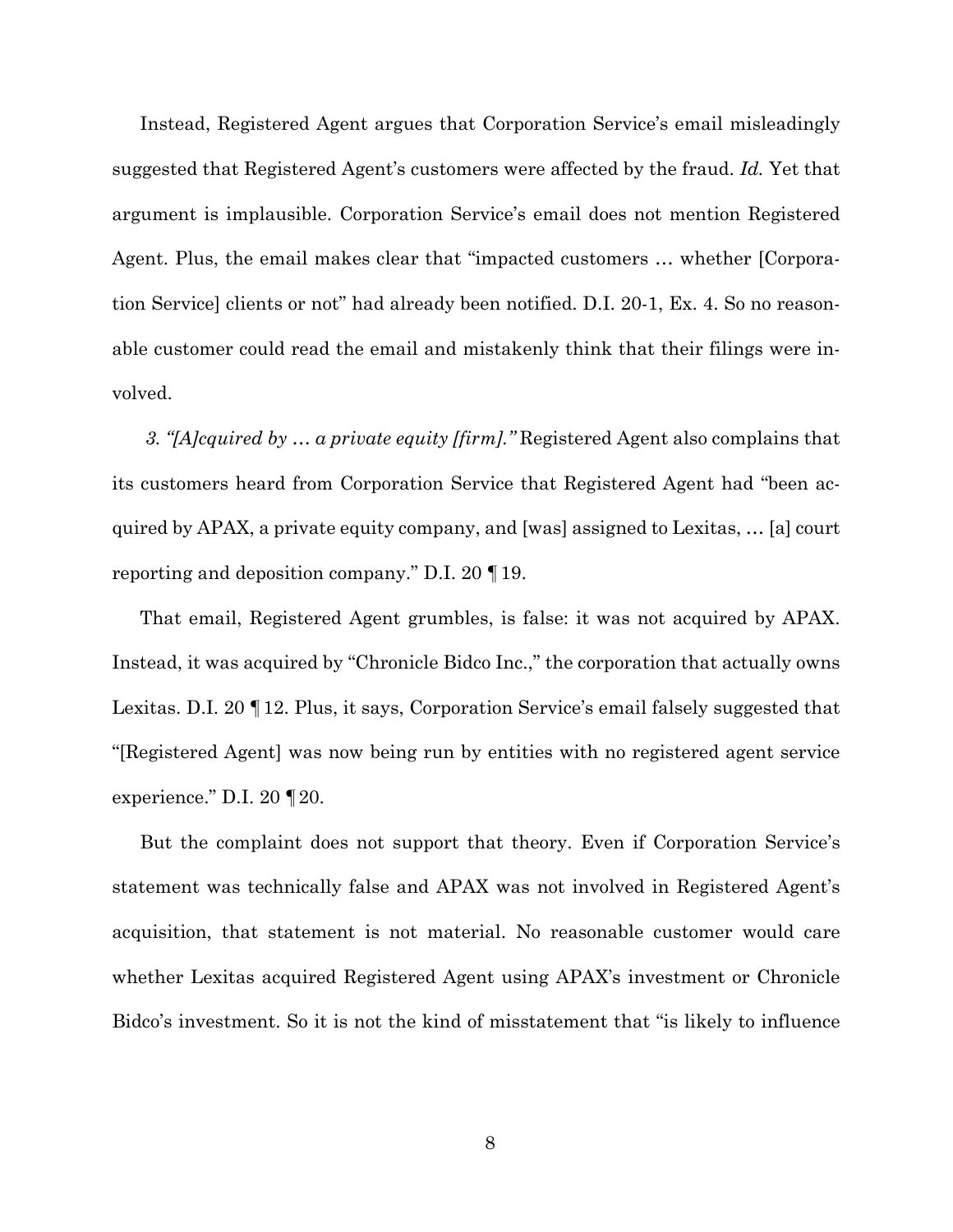purchasing decisions." *Groupe SEB USA*, 774 F.3d at 198 (quoting *Pernod Ricard*, 653 F.3d at 248)).

Corporation Service's email also said that the acquisition might leave Registered Agent's customers "at the mercy of … changes and surprises." D.I. 20-1, Ex. 5. But that claim is mere puffery, not a "statement[] of fact capable of being proven false." *Parker v. Learn the Skills Corp.*, 530 F. Supp. 2d 661, 679 (D. Del. 2008). So it is not actionable under the Lanham Act.

*4. "[R]egistered agent services isn't a service they currently offer."* Corporation Service allegedly told its rival's customers that Registered Agent did not "currently offer" registered-agent services. D.I. 20 ¶30. To support that assertion, Registered Agent attaches an email Corporation Service sent to its customers. In relevant part, that email reads as follows:

I am following up on information you likely received from your [Registered Agent] service rep. Now that they have been acquired by APAX, a private equity company, and have been assigned to Lexitas, their court reporting and deposition company. Most concerning and as you'll notice from **their website**, is that registered agent services isn't a service they currently offer.

D.I. 20 ¶29 (the bold text is a hyperlink to Lexitas's website); D.I. 20-1, Ex. 9.

For Registered Agent's theory to work, the last sentence of the email must refer to Registered Agent, not Lexitas. (Registered Agent does not dispute that *Lexitas* did not offer registered-agent services.) But that is not a natural reading of the email. The closest referent to "their website" is Lexitas, not Registered Agent. And the hyperlink goes to Lexitas's website, not Registered Agent's. So a reasonable consumer would likely read the email to refer to Lexitas. Indeed, that reading is reinforced by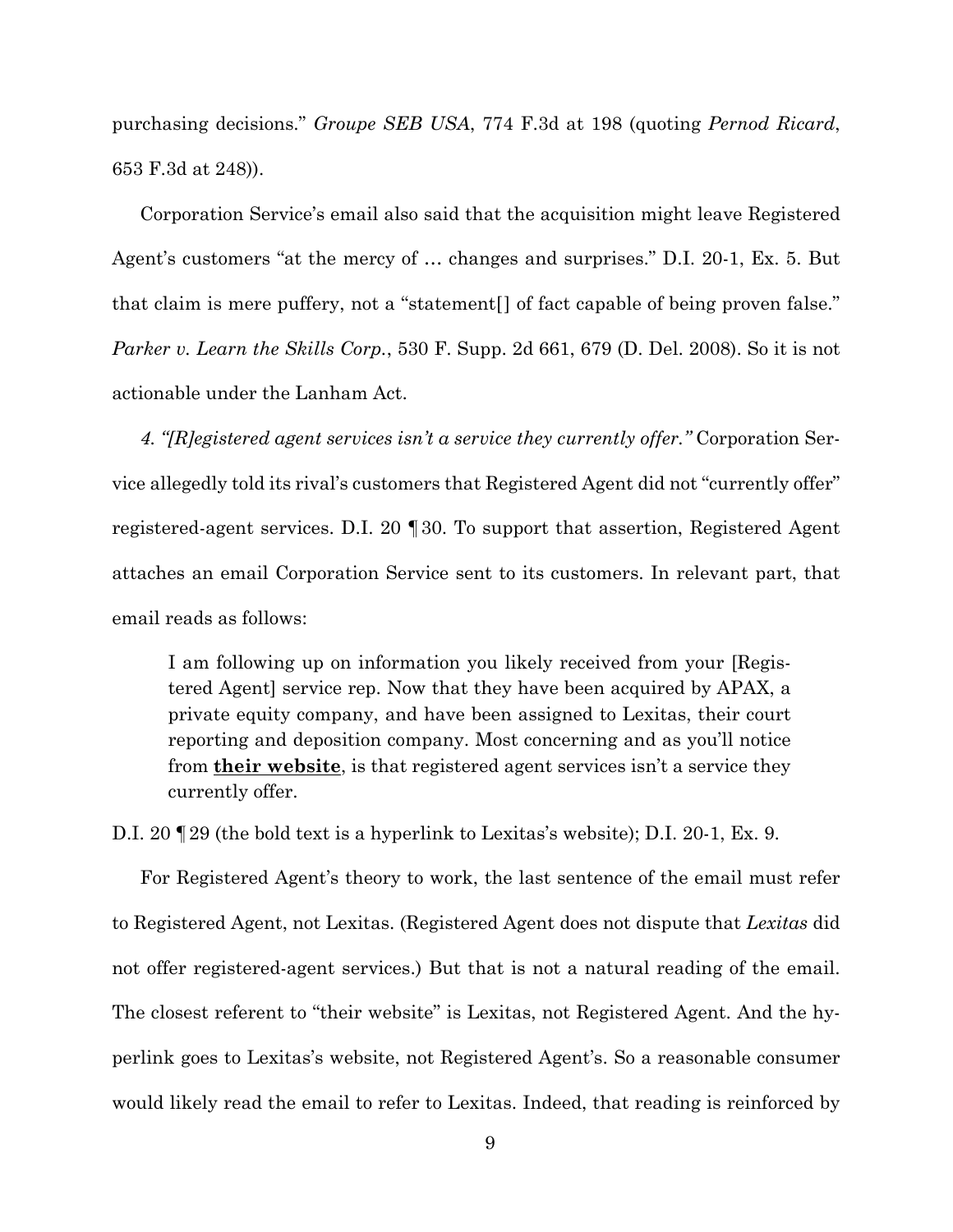context. Corporation Service allegedly sent the email to Registered Agent customers who would *know* that Registered Agent "currently offer[s]" registered-agent services because they had bought them. D.I. 20 ¶29.

Registered Agent also says Corporation Service "followed [its] email with multiple calls to [Registered Agent's] clients, verbally informing them that [Registered Agent] does not offer registered agent services." D.I. 20 ¶31. But here Rule 9(b) makes a difference: Registered Agent's bare assertion falls well below that pleading standard. Registered Agent does not say when Corporation Service made the calls or who received them. That imprecision dooms Registered Agent's claim. *See Kuhn Constr. Co.*, 844 F. Supp. 2d at 530.

*5. "[Registered Agent is] going out of business soon."* Finally, Registered Agent pleads that Corporation Service told "multiple [Registered Agent] customers that [Registered Agent] had been sold and was going out of business." D.I. 20 ¶¶41–42. This time its allegation is precise enough: it attaches emails from customers reporting when and to whom Corporation Service made its misleading phone calls. D.I. 20-1, Exs. 13–15.

Yet the emails reveal that Corporation Service said that Registered Agent was "*going out of business soon*." D.I. 20-1, Ex. 13. That is a prediction about the company's future performance, not a misleading statement of fact. And other courts have consistently held that "[p]redictions of future events are … nonactionable expressions of opinion" under the Lanham Act. *Eastman Chem. Co. v. Plastipure, Inc.,* 775 F.3d 230, 235 (5th Cir. 2014); *see also Glob. Tech Led, LLC v. Hilumz Int'l Corp*., 2017 WL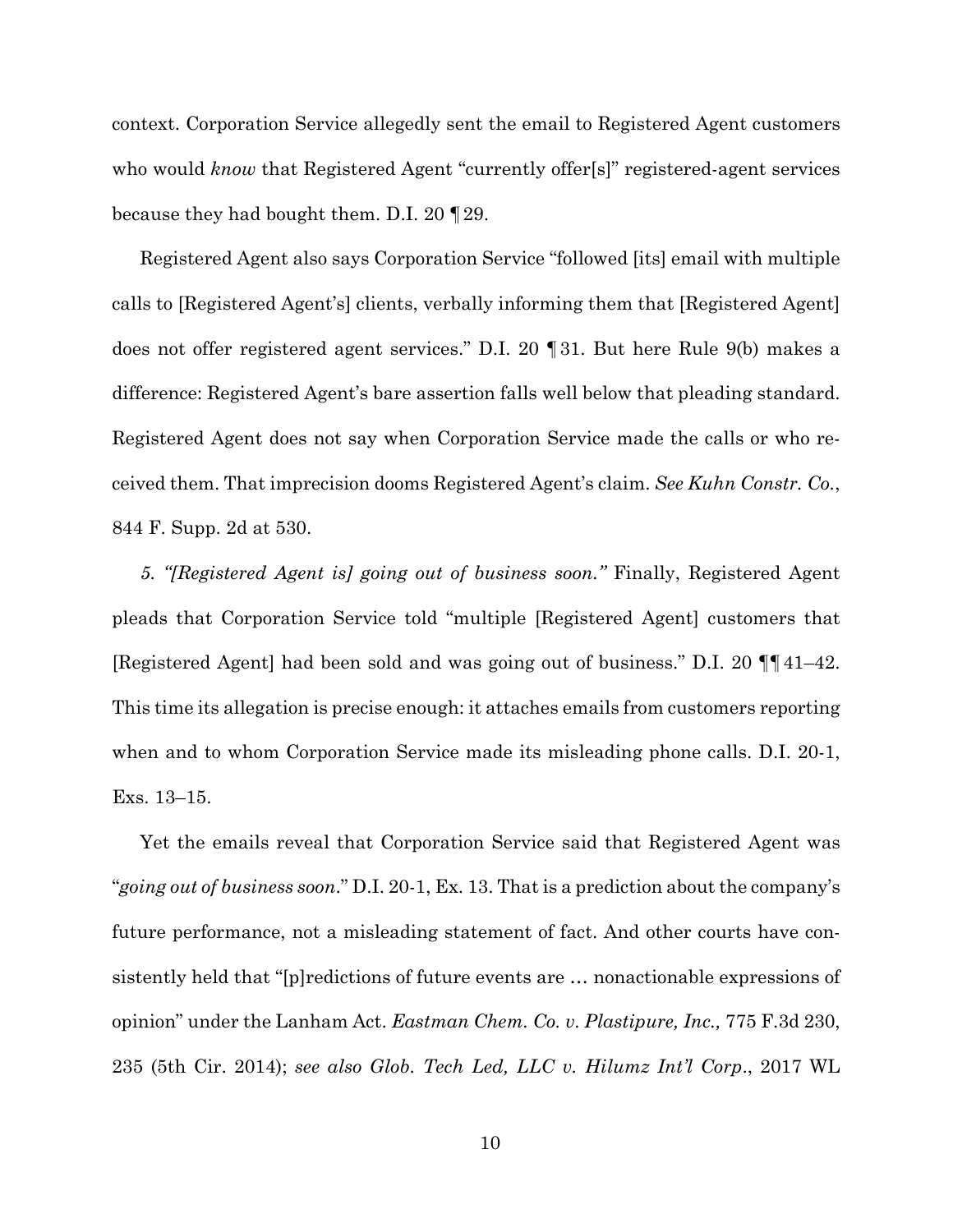588669, at \*6 (M.D. Fla. Feb. 14, 2017) (saying that a competitor is "going out of business" is a "non-verifiable prediction of opinion about the future" and so is "not actionable … under the Lanham Act.") (internal quotation marks omitted). That approach fits with the Third Circuit's direction that statements "expressed in broad [or] vague language" are not actionable. *Castrol Inc. v. Pennzoil Co*., 987 F.2d 939, 945 (3d Cir. 1993).

Indeed, suppose Registered Agent showed that it had stable finances and concrete plans for future growth. That would not *prove* that it was not "going out of business soon," just that it was unlikely to. Thus, it is not an actionable "statement[] of fact capable of being proven false." *Parker*, 530 F. Supp. 2d at 679; *see also* 15 U.S.C. §1125(a)(1) (only "false or misleading description[s]" or representations "of fact" are actionable under the Lanham Act). Conversely, if Corporation Service had said that Registered Agent was "*currently* going out of business," or "*in the process* of closing," those statements would be actionable.

Because Registered Agent fails to identify any false or misleading commercial advertisement, I will dismiss its Lanham Act claims. But I do so without prejudice to give it another chance to state a claim.

### **III. REGISTERED AGENT'S CALIFORNIA UNFAIR-COMPETITION AND FALSE-ADVERTISING CLAIMS FALL WITH ITS LANHAM ACT CLAIMS**

Registered Agent also alleges that Corporation Service's marketing campaign was an "unlawful and unfair business practice" that violated two provisions of California's Unfair Competition Law. D.I. 20 ¶¶65, 77.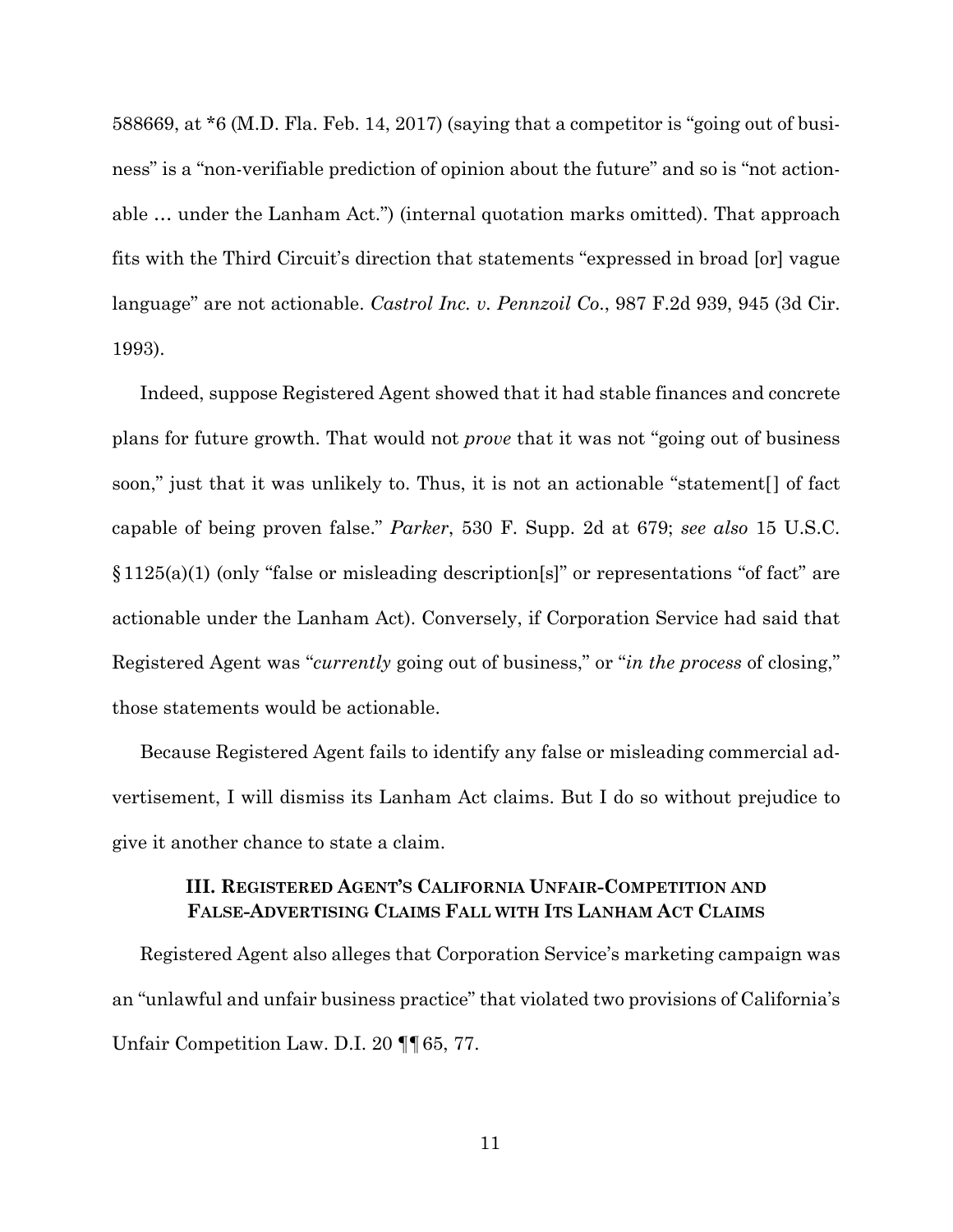One section bans "unlawful, unfair[,] or fraudulent business act[s] or practice[s] and unfair, deceptive, untrue[,] or misleading advertising." Cal. Bus. & Prof. Code §§17200, 17206 (Unfair Competition Law). Another bars "untrue or misleading" advertising "which is known, or which by the exercise of reasonable care should be known, to be true or misleading." Cal. Bus. & Prof. Code §17500 (False Advertising Law).

To state its unfair-competition claim, Registered Agent must identify an "advertising claim [that is] is false or misleading." *Nat'l Council Against Health Fraud, Inc. v. King Bio Pharm., Inc.*, 107 Cal. App. 4th 1336, 1342 (Cal. Ct. App. 2003). And because unfair-competition and false-advertising claims are subject to Rule 9(b)'s heighted pleading standard, Registered Agent must plead those claims specifically. *Kearns v. Ford Motor Co*., 567 F.3d 1120, 1125 (9th Cir. 2009).

Yet Registered Agent's California claims stumble over the same hurdles that doomed its Lanham Act claims. *See, e.g.*, *Pacific Biosciences of Cal., Inc. v. Oxford Nanopore Techs., Inc.*, 2019 WL 668843, at \*5 (D. Del. Feb. 19, 2019) (because plaintiff's Lahnham Act claim fails, its "false advertising claim under California state law … must also be dismissed").

- Two statements are not false or misleading: (1) Corporation Service's claim that it had detected "fraudulent activity" in California; and (2) Corporation Service's claim that Lexitas did not offer registered-agent services.
- Another statement—that Registered Agent was "going out of business" soon"—is not actionable. *See City of San Francisco v. Purdue Pharma L.P*.,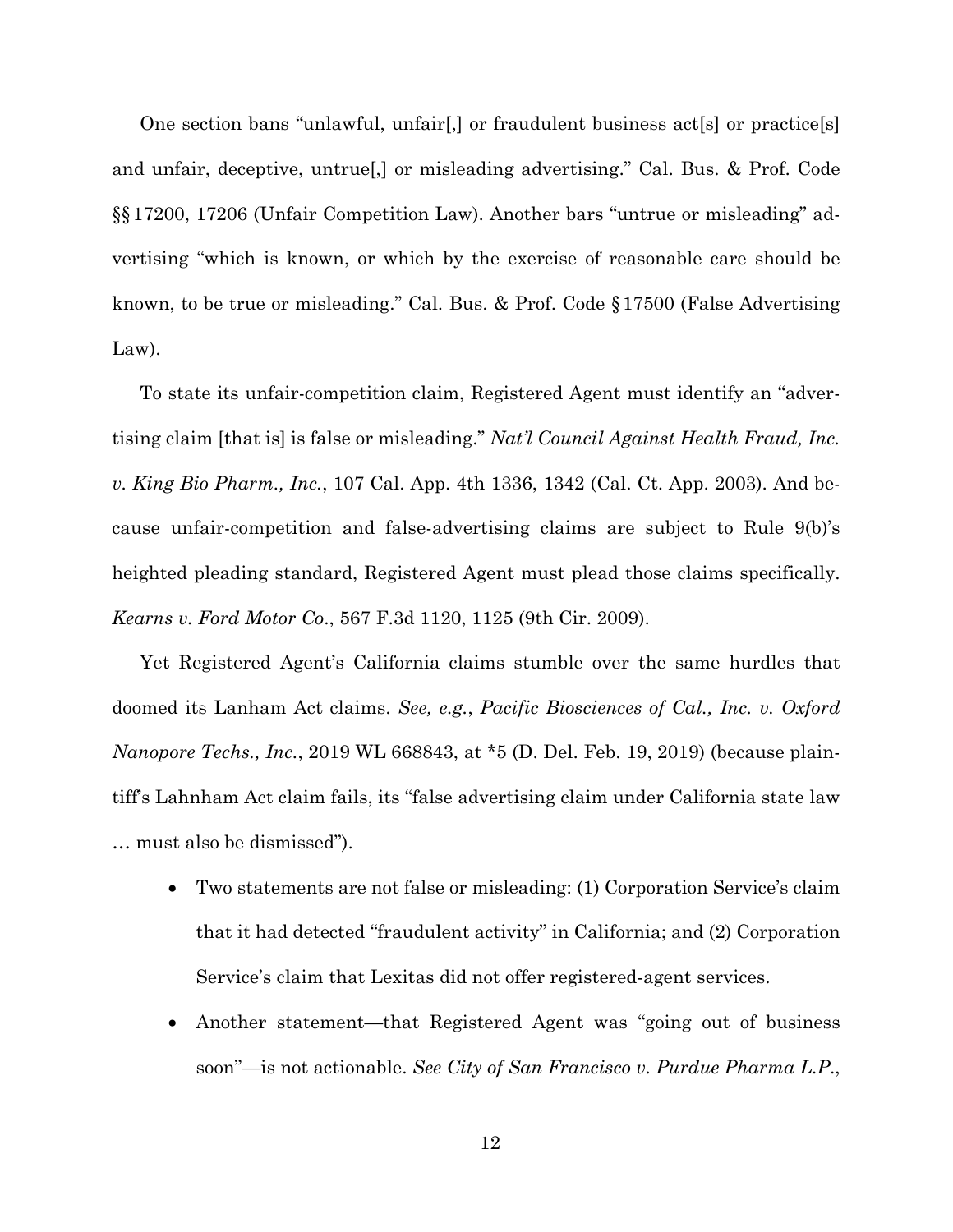491 F. Supp. 3d 610, 693–94 (N.D. Cal. 2020) ("California treats … statement[s] of opinion[] as inactionable.") (internal quotation marks omitted).

- Corporation Service's statement that APAX funded Lexitas's acquisition of Registered Agent is not likely to deceive an "ordinary consumer acting reasonably under the circumstances." *Stewart v. Kodiak Cakes, LLC*, 537 F. Supp. 3d 1103, 1138 (S.D. Cal. 2021) (quoting *Davis v. HSBC Bank Nev., N.A.*, 691 F.3d 1152, 1162 (9th Cir. 2012)). Indeed, Corporation Service's email clarified that *Lexitas* was the direct buyer.
- Finally, Corporation Service's claim that Registered Agent "handle<sup>[9]</sup> [everything] online" is not by itself grounds for liability. D.I. 20 ¶15. Registered Agent never says who made these statements or pleads enough facts to show dissemination. So it flunks Rule 9(b)'s heightened pleading standard. Thus, Registered Agent's California unfair-competition claims fail. But again, I

dismiss them without prejudice so Registered Agent can try again.

# **IV. REGISTERED AGENT DOES NOT PLEAD A CONTINUING INJURY TO ANCHOR ITS DELAWARE DECEPTIVE-TRADE-PRACTICES-ACT CLAIM**

The Delaware Uniform Deceptive Trade Practices Act bans "disparag[ing] the goods, services, or business of another by false or misleading representation[s] of fact." Del. Code Ann. tit. 6, §2532(a)(8). But the Act redresses ongoing practices, not past wrongs. So "relief under the statute is dependent on [Registered Agent's] entitlement to injunctive relief." *Wright v. Portfolio Recovery Affiliates*, 2011 WL 1226115, at \*5 (D. Del. Mar. 30, 2011). To show that entitlement, Registered Agent must plead facts "that create a reasonable apprehension of a future wrong." *State ex rel. Brady v.*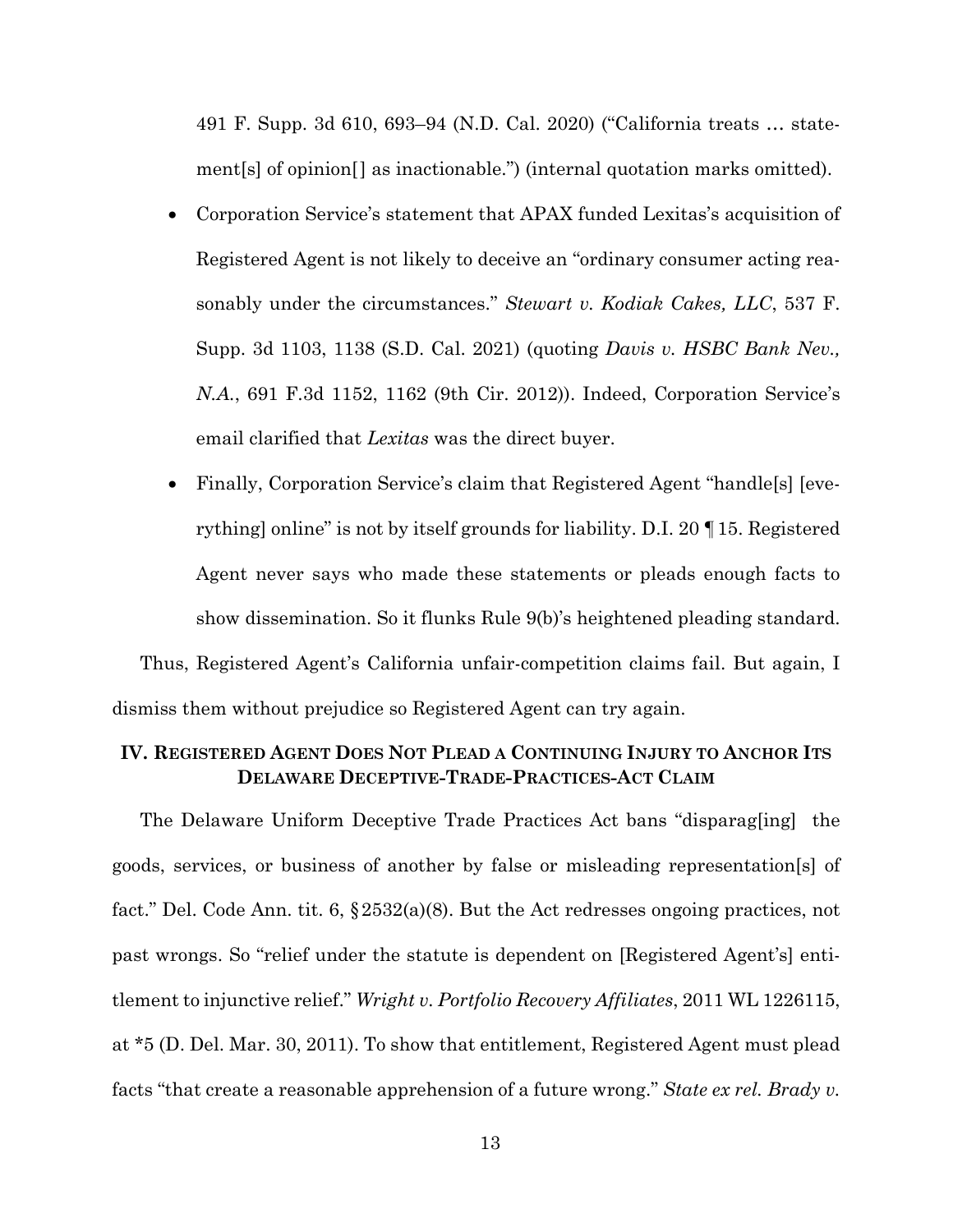*Pettinaro Enters*., 870 A.2d 513, 536 (Del. Ch. 2005) (quoting *McMahon v. New Castle Assocs.*, 532 A.2d 601, 606 (Del. Ch. 1987)).

But here, the alleged wrongdoing is in the past. Indeed, Registered Agent asserts that "[Corporation Service]'s marketing campaign *has been* directed to [its] customers," and that its campaign "*has taken its toll* on [Registered Agent]'s reputation." D.I. 20 ¶¶44, 47 (emphases added). Plus, Registered Agent's amended complaint—filed in July 2021—expressly puts an end date on Corporation Service's conduct: "[Corporation Service] continued contacting [Registered Agent] customers through March 2021." *Id.* ¶42.

Registered Agent has not shown a "reasonable apprehension" that Corporation Service's campaign is ongoing, so I dismiss its Deceptive Trade Practices Act claims without prejudice. If it adds allegations that Corporation Service is still misleading its customers, it may yet state a claim.

#### **V. REGISTERED AGENT FAILS TO STATE A TORT CLAIM**

Finally, Registered Agent brings common-law claims for interference with business relations and unfair competition. Those two torts are "similar[]." *See Agilent Techs., Inc. v. Kirkland*, 2009 WL 119865, at \*5 (Del. Ch. Jan. 20, 2009). So I assess them together.

To state a claim for interference of business relations, Registered Agent must allege that Corporation Service intentionally interfered with its "reasonab[ly] probab[le]" business opportunities, causing it to lose money. *Malpiede v. Townson*, 780 A.2d 1075, 1099 (Del. 2001). For its unfair-competition claim, it must plead that it had "a reasonable expectancy of entering a valid business relationship, with which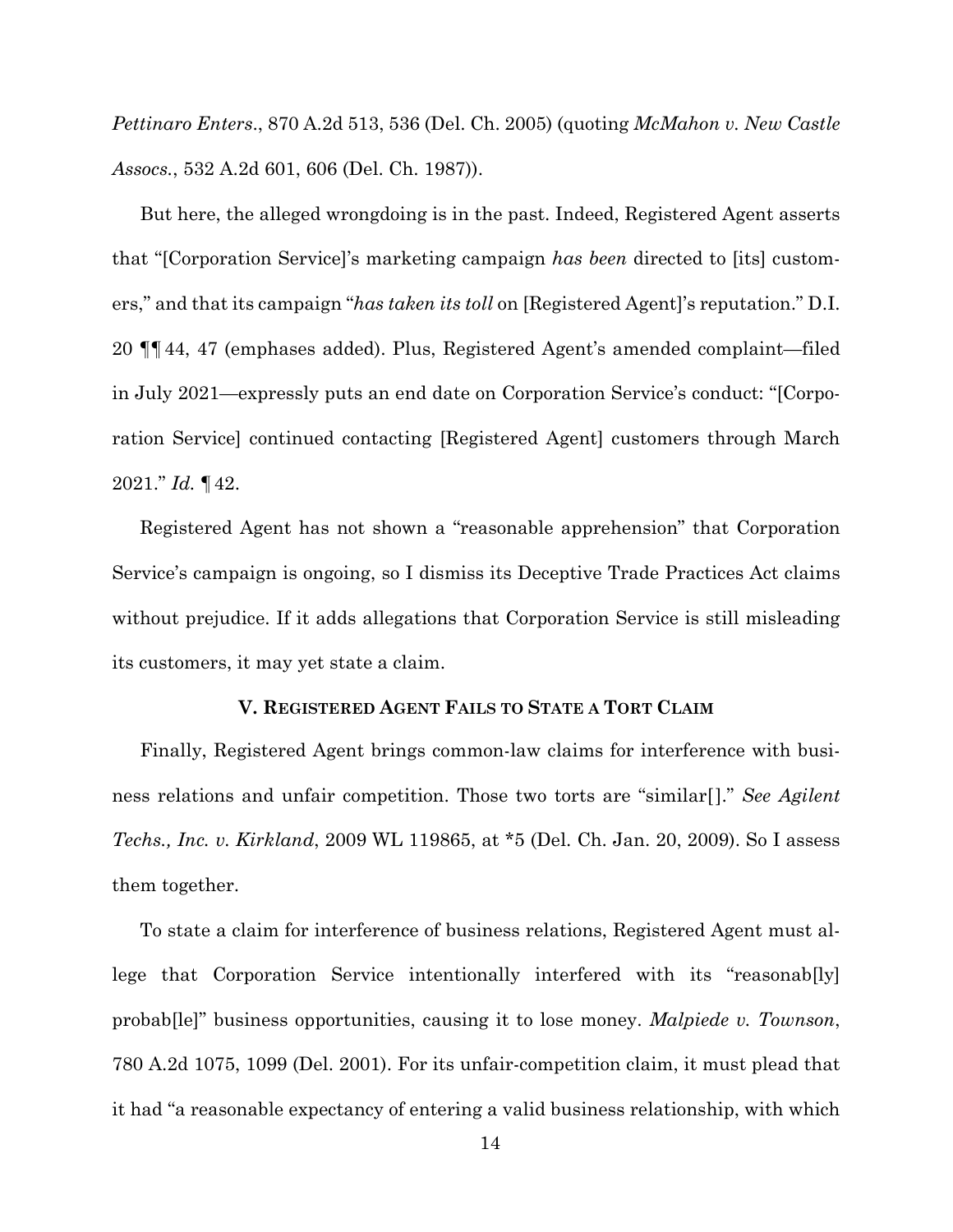[Corporation Service] wrongfully interfer[ed], … defeat[ing] [Registered Agent's] legitimate expectancy and caus[ing] [it] harm." *Rypac Packaging Mach. Inc. v. Coakley*, 2000 WL 567895, at \*8 (Del. Ch. May 1, 2000).

Thus, for both, Registered Agent must identify a *specific* business relationship or opportunity. Yet it does not. Vague assertions that "[Registered Agent] lost over 70 clients" or "[Registered Agent] customers … switched to [Corporation Service]" are not enough. D.I. 20, at 45–46. *Cf. Agilent Techs, Inc.*, 2009 WL 119865, at \*6 (allowing both claims to proceed where a plaintiff "alleged four [specific] interactions between [defendant] and potential … customers").

So I dismiss Registered Agent's tort claims without prejudice. It may yet identify specific ventures with which Corporation Service interfered.

\* \* \* \* \*

Registered Agent alleges that Corporation Service made false or misleading claims about it. But its complaint does not support those allegations. Many of Corporation Service's statements were true. Others were exaggerations or predictions about the future. Because Registered Agent does not plead that Corporation Service crossed the line, I dismiss all its claims without prejudice.